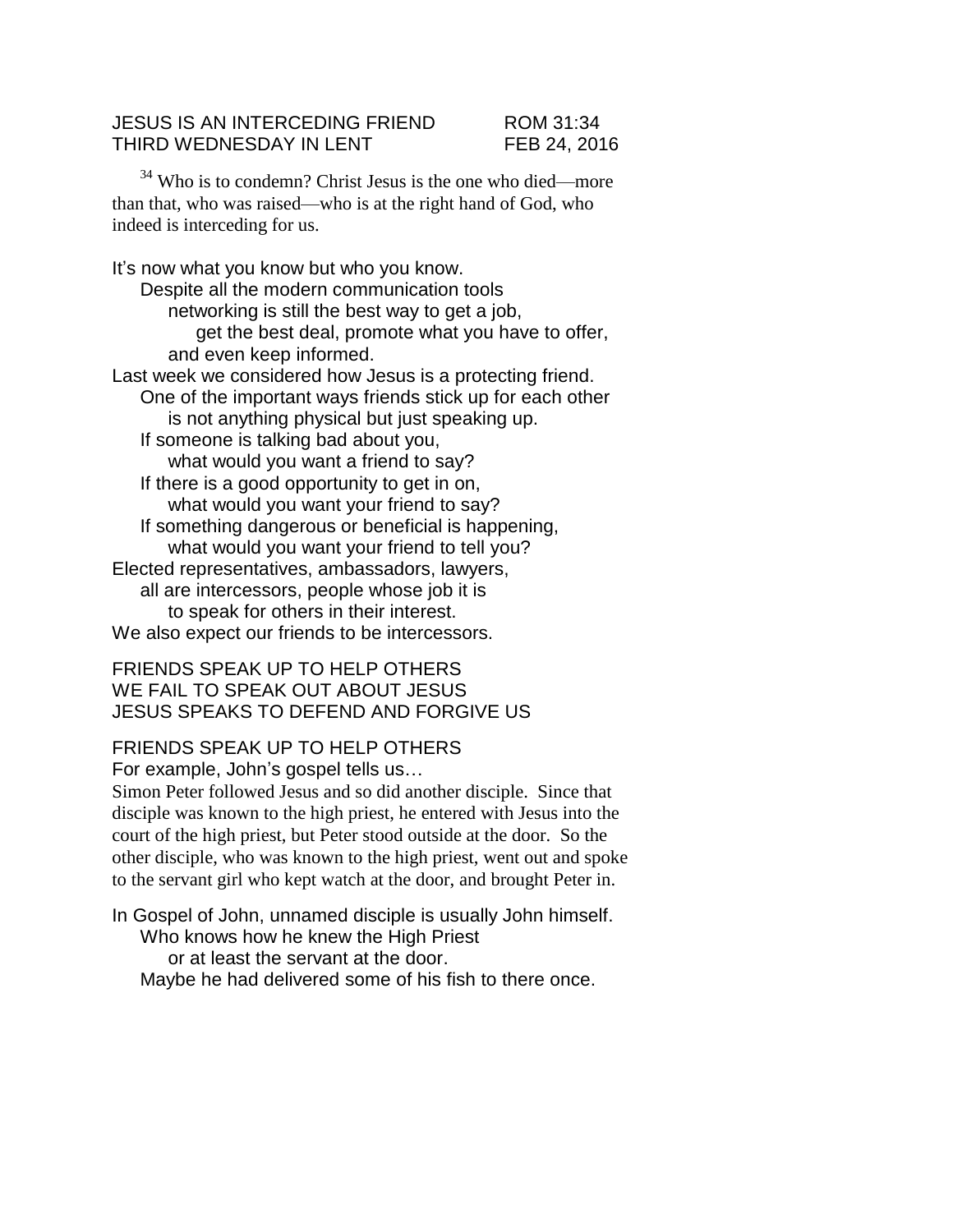It is said that there are only a few steps of connection that separate each of us from everyone else in the world. Everyone knows somebody who knows somebody… This one who also knows Peter and knows he wants in too, so he intercedes, he speaks for him to the doorkeeper and brings him in. Peter has benefited from introductions before. John tells us that two disciples of John the Baptist were the first to follow Jesus. One may have been John. The other, Andrew, Peter's brother, was the one who went to get Peter and introduce him to Jesus. This is how almost everyone gets into the church. Someone they know invited them. Who knows how many people we know, or people who know people we know are still standing outside still waiting for us to speak up, even to speak to someone who may speak to someone. But even after we are inside, we still need friends who take the initiative to speak to us or for us. We are not told what this unnamed friend did next. Did he hang around or soon leave? Was he awkward there too, like Peter? Or did he just chat with other friends and blend in? It could have been better for Peter if he had stayed at his side. Maybe he could have whispered some good advice to Peter about how to handle hard questions. Maybe he could have spoken up for Peter, especially when he was confronted by one who was not just a friend but a relative of the one whose ear he cut off. Meanwhile, Peter himself is failing to speak up for a friend, even when asked, failing to admit he even knows Jesus. maybe because he himself feels so all alone. This may also be a reason that…

## WE FAIL TO SPEAK OUT ABOUT JESUS

 $19$ <sup>19</sup> The high priest then questioned Jesus about his disciples and his teaching. <sup>20</sup> Jesus answered him, "I have spoken openly to the world. I have always taught in synagogues and in the temple, where all Jews come together. I have said nothing in secret.  $^{21}$  Why do you ask me? Ask those who heard me what I said to them; they know what I said."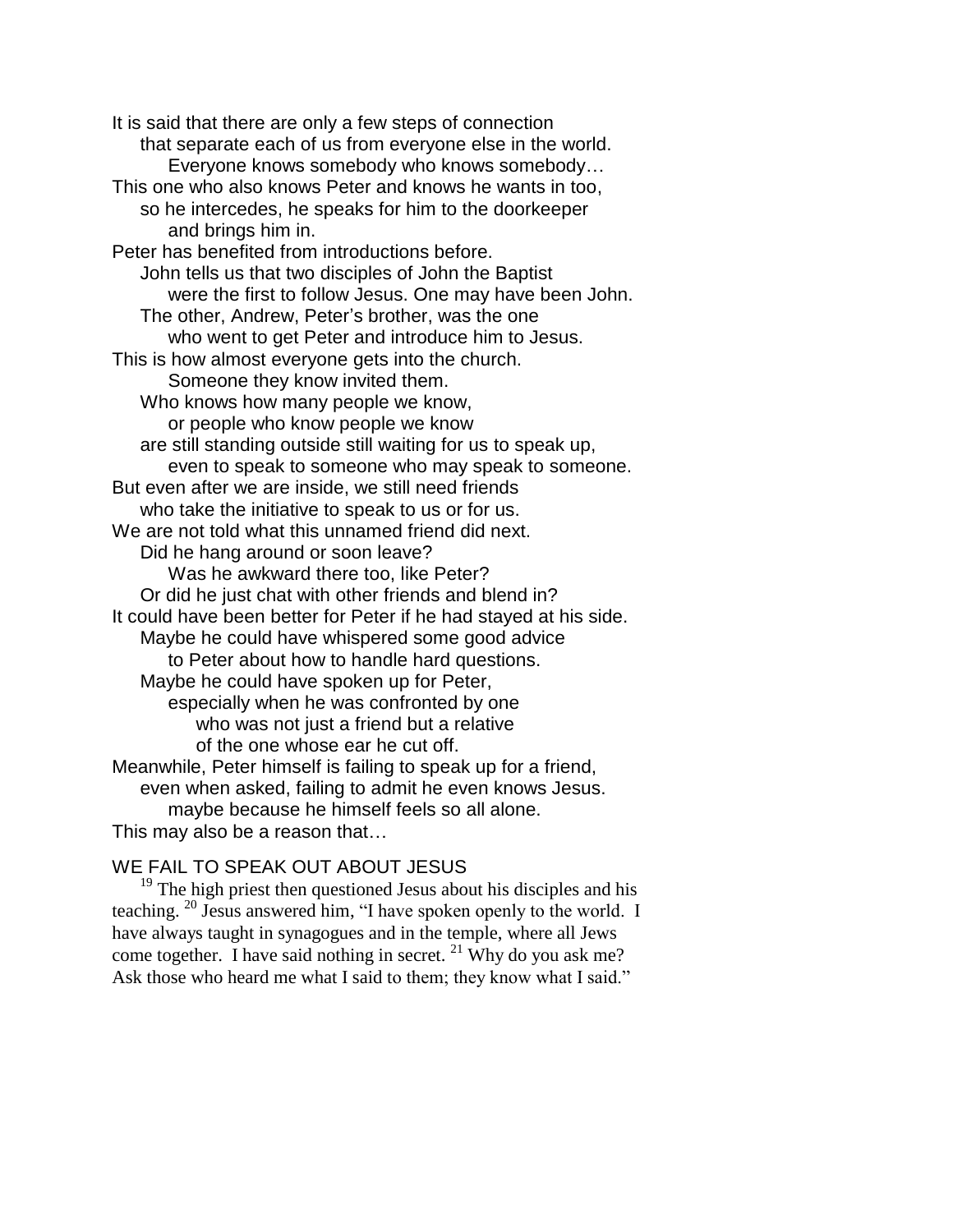Jesus is being confronted by false witnesses who may or may not have actually heard him. Our world today also is full of people who think they know something about Jesus but may have it all wrong. They may be like Moslems who know about Jesus from the Koran written by Mohammed, one of whose wives came from a family which belonged to a group of early Christian heretics. What people know may be twisted by being second or third hand, from someone whose grandmother used to go to church, from TV shows or songs that include something about Jesus written by a Hollywood writer. Which may be why many people claim every religion, including Christianity is basically the same, just different ways of saying be a good person. But Jesus says those accusing him had opportunity to know what he said first hand. There are no hidden secrets to Christianity as some mystery writers might imagine. He suggests the best way to know what he says both then and now, is to ask his disciples, his friends, which would include us. So how is that working for him? Not so well right then, as his disciples deny knowing him. What about today? We too may be leaving the talking about Jesus to those who don't know him because of fear or indifference or because we don't think Jesus is right when he says, "they know what I said," because we are not sure we do. This is why it is such good news that in spite of this, we have a friend like Jesus.

## JESUS SPEAKS TO DEFEND AND FORGIVE US

<sup>34</sup> Who is to condemn? Christ Jesus is the one who died—more than that, who was raised—who is at the right hand of God, who indeed is interceding for us.

An intercessor is a go-between, like those in Syrian peace talks who go back and forth between one group and another because those who are supposed to be negotiating won't even sit in same room with each other.